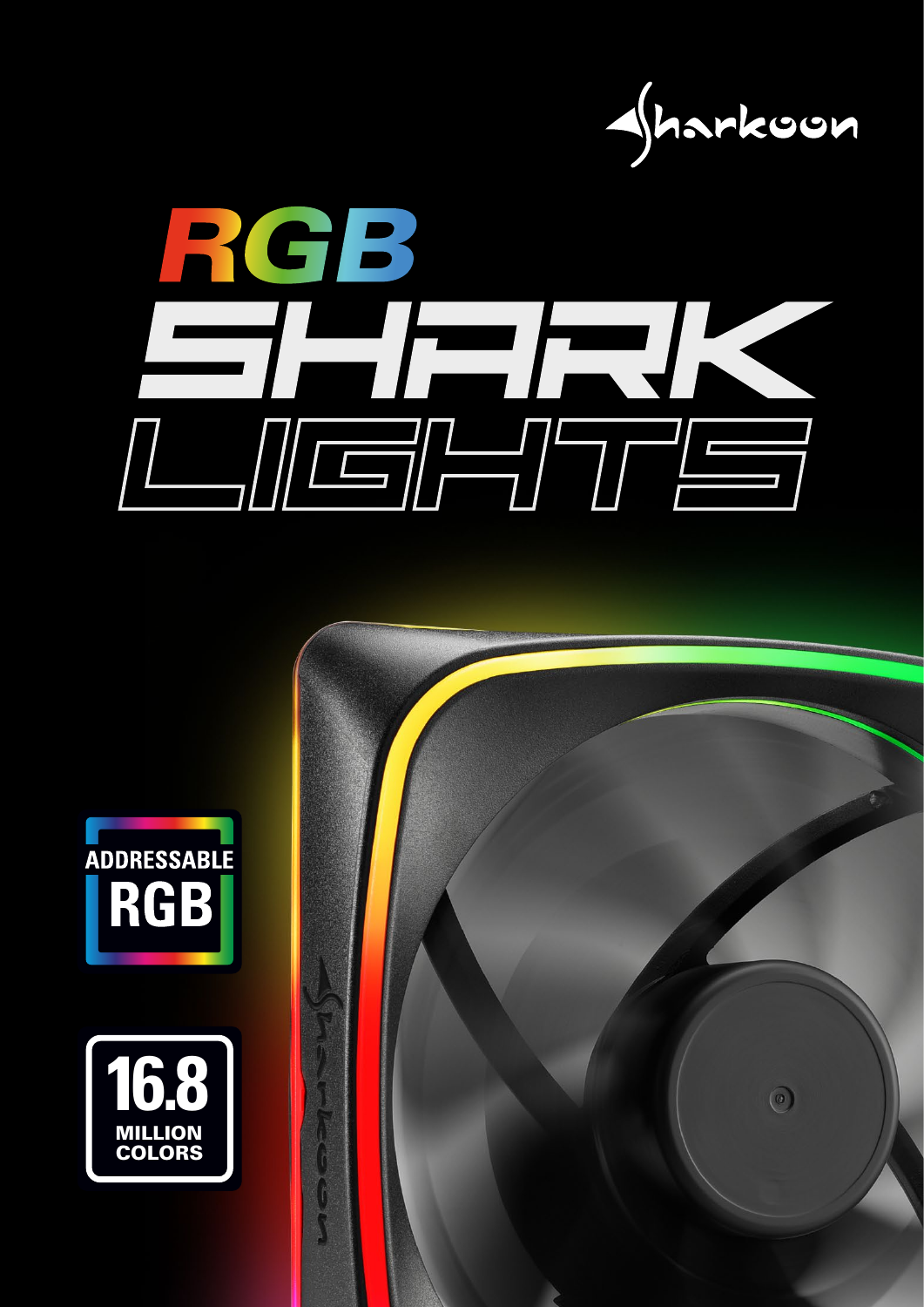## **Three layers of LEDs**





Rubberized contact points on the back of the fan frame reduce vibration onto the PC casing to ensure a quieter operation.



The RGB SHARK Lights are equipped with a newly developed type of aerodynamic blades and also possess a fluid dynamic bearing, all of which produces an air flow rate of 56 cubic meters per hour at 1,000 rpm and a quiet 15.2 dB(A).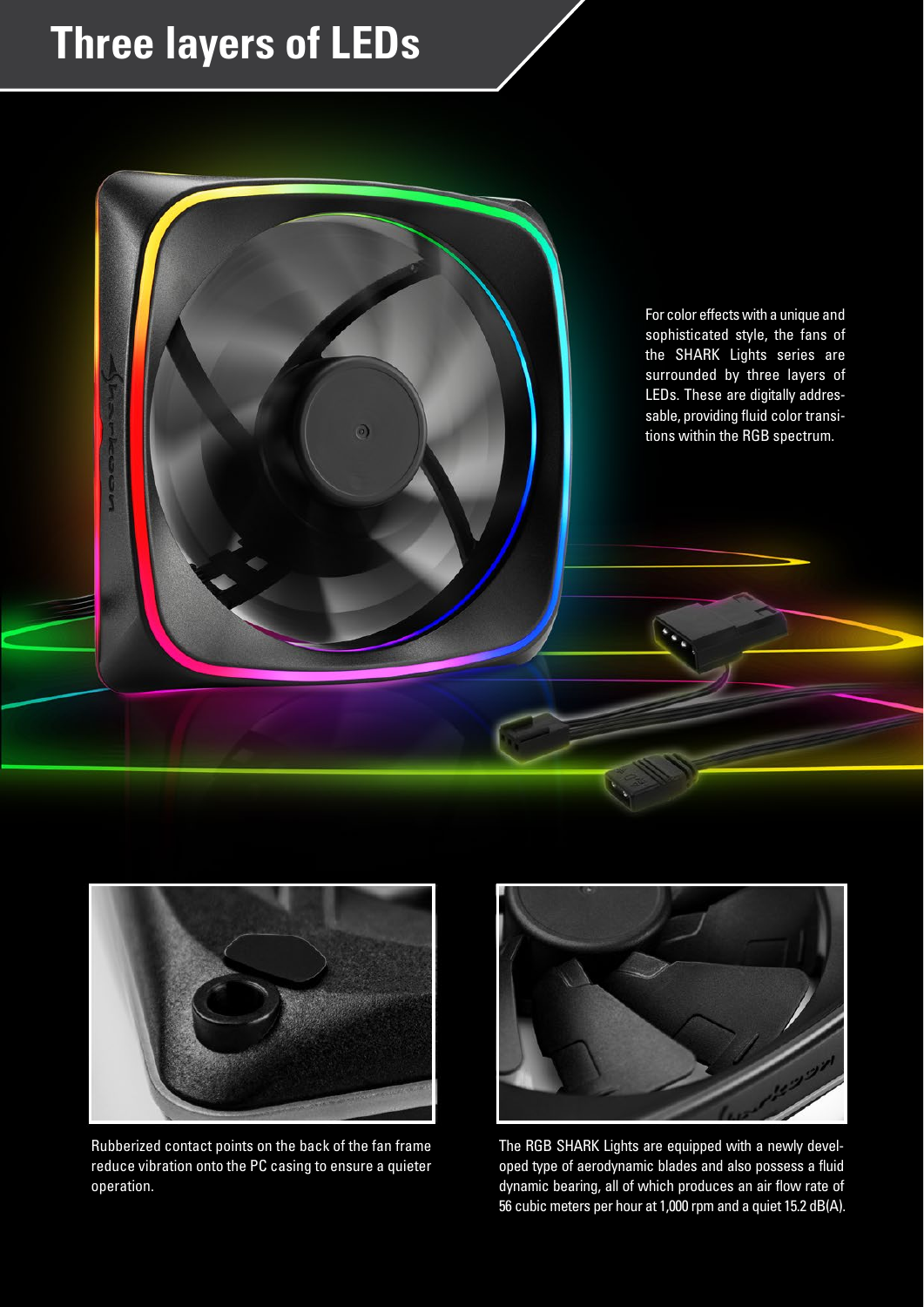# **Modular Fan Design**





The RGB SHARK Lights set themselves apart with their new modular frame design which has no visible screws. The rubberized contact points and aerodynamic fan blades sustain both a strong and a quiet airflow.

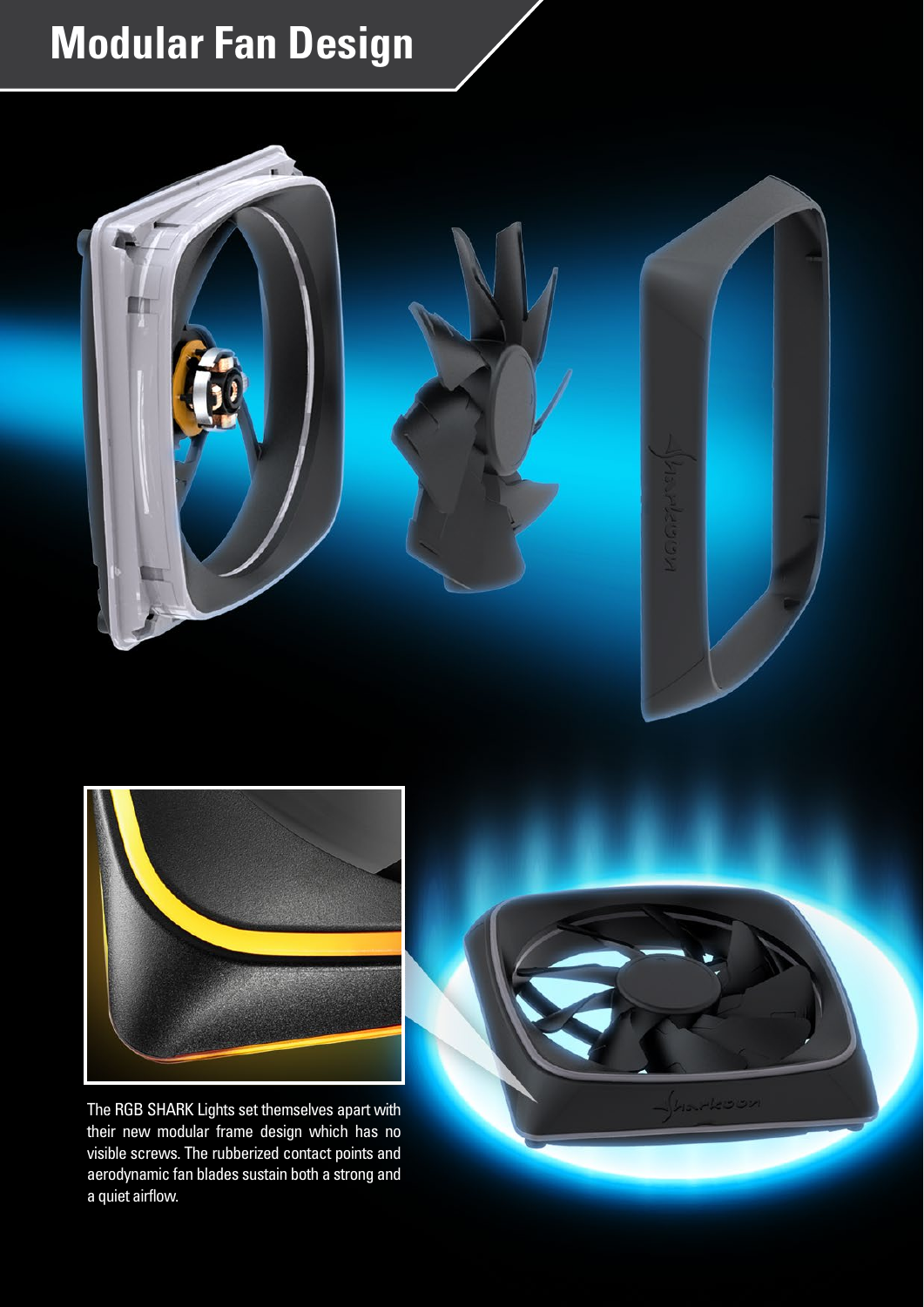## **Easy Integration**

The RGB SHARK Lights are compatible with Asus Aura Sync, MSI Mystic Light Sync, Gigabyte Fusion and ASRock Polychrome Sync. Therefore, they can be simply incorporated into existing systems.









Sharkoon products marked with the "ADDRESSABLE RGB" logo are compatible with mainboards which have headers for addressable RGB LED fans and strips. The headers should have the pin configuration 5V-D-coded-G and 5V-D-G. Examples of these RGB connections from the most important mainboard manufacturers are shown below. The RGB pin configuration is independent of manufacturer. However, the naming and marking of these connections may vary between manufacturers. For further information concerning compatibility, refer

to the manual of your mainboard, or visit the manufacturer's website.









**MSI GIGABYTE ASUS ASROCK ASUS**